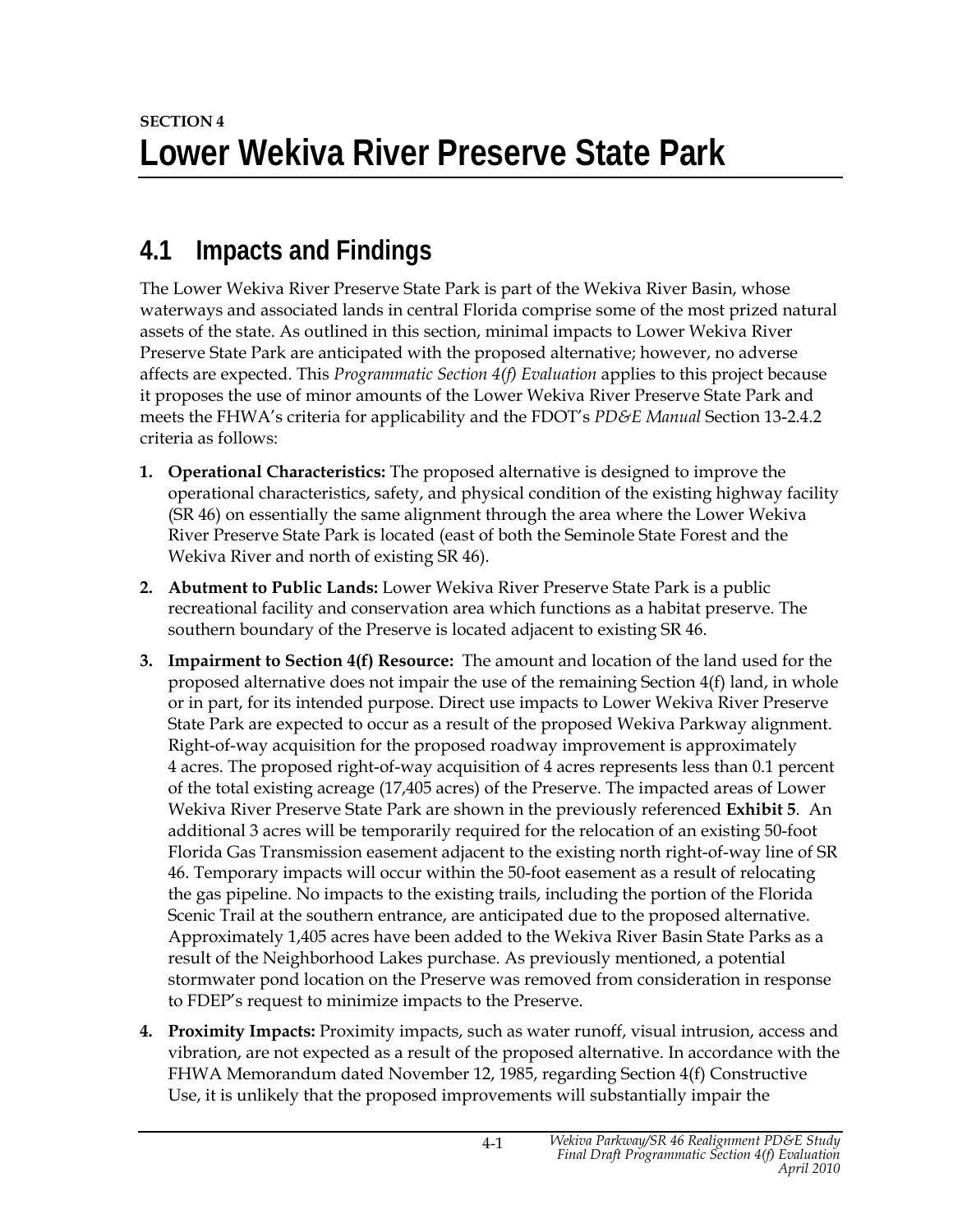function, integrity, use, access, value or setting of this resource. Primitive horse camping facilities are only provided at the northern entrance to the park south of SR 44, which is outside the project area. Therefore, noise impacts are not expected to impact camping facilities. Stormwater treatment ponds (or flowage easements if permitted by FDEP) are planned throughout the proposed corridor to provide treatment and to prevent the degradation of water quality due to the project. The existing park access at the southern entrance on SR 46 will be maintained in the proposed condition.

- **5. Assessment of Impacts Concurrence:** FDOT sent a written request on October 29, 2007 to the FDEP, Division of Recreation and Parks land managers of the Lower Wekiva River Preserve State Park to provide their opinion on the minimization of project impacts and proposed mitigation measures. The response letter from the Division of Recreation and Parks dated March 20, 2008 states "We appreciate your efforts to reduce the adverse effects of the project on ….Lower Wekiva River Preserve State Park" and "….it appears that the draft preliminary engineering drawings incorporate the main revisions that have been discussed in the past". On April 21, 2009, FDOT sent a written request for a concurrence letter to the Division of Recreation and Parks. A coordination meeting was conducted with FDEP senior staff in Tallahassee on August 12, 2009. Thereafter, a meeting was held in Tallahassee on November 3, 2009 with the FDEP Deputy Secretary for Land and Recreation. After additional discussions and coordination, **the FDEP Deputy Secretary for Land and Recreation sent a letter to FDOT on March 30, 2010 which provides full Section 4(f) concurrence**. Copies of each of the above referenced letters are included in **Appendix C**.
- **6. Federal Interest:** The property was purchased using EEL Bonds, CARL and P2000/CARL funding sources. No Land and Water Conservation Funds (LWCF) were used to purchase and/or make improvements to the Reserve.

## **4.2 Measures to Minimize Harm**

Minimization of impacts to state park, forest and conservation lands has been a primary focus throughout the development and selection of alignment alternatives. The proposed alternative is consistent with the *Use of Natural Lands by Linear Facilities Policy as Approved by Board of Trustees of the Internal Improvement Trust Fund*, January 23, 1996. The policy states that "owners and operators of linear facilities must avoid location on natural resource lands unless no other practical and prudent alternative is available and all steps to minimize impacts…are implemented. The test of practicality and prudence will compare the social, economic, and environmental effects of the alternatives."

The following measures are proposed to minimize harm to the Section 4(f) resources identified in this document. Furthermore, FDOT has committed to work with the resource land managers to identify other measures to minimize impacts.

## *Incorporation of Design features*

• To minimize potential impacts, the proposed limited-access facility closely follows the existing SR 46 alignment within this section of the project study area.